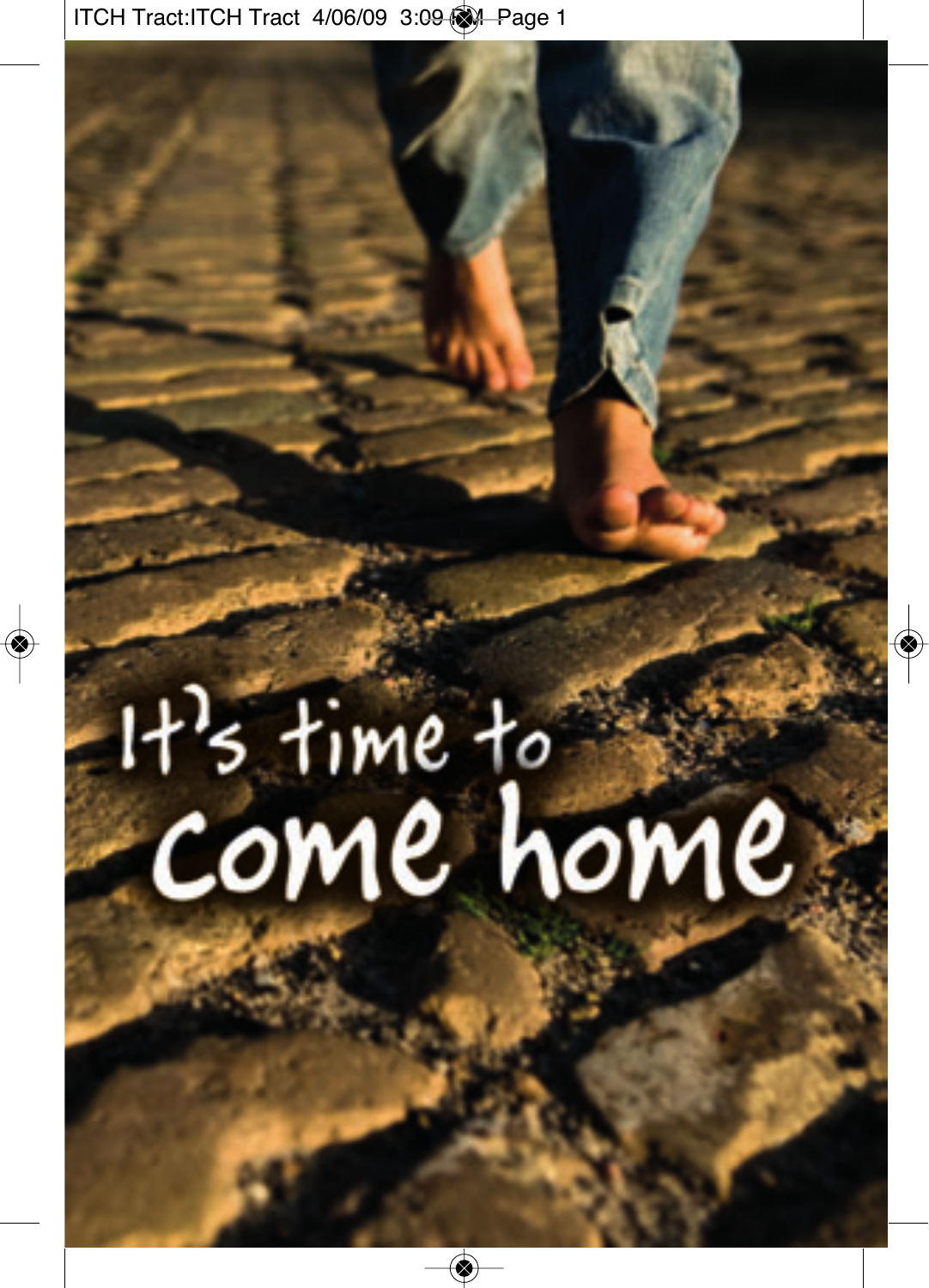*It's time to come home* © Matthias Media 2009

edia<br>Press Ltd ACN 067 558 365  $\bigcirc$   $\bigcirc$   $\bigcirc$   $\bigcirc$ Kingstord NSW 2032<br>
Australia<br>
Telephone: (02) 9663 1478; international: +61-2-9663-1478<br>
Facsimile: (02) 9663 2265: international: +61-2-9663-2265 thiasmedia.com.au<br>atthiasmedia.com.au Matthias Media (St Matthias Press Ltd ACN 067 558 365) PO Box 225 Kingsford NSW 2032 Australia Facsimile: (02) 9663 3265; international: +61-2-9663-3265 Email: info@matthiasmedia.com.au Internet: www.matthiasmedia.com.au Matthias Media (USA) Telephone: 724 964 8152; international: +1-724-964-8152

Facsimile: 724 964 8166; international: +1-724-964-8166 Email: sales@matthiasmedia.com Internet: www.matthiasmedia.com

The text for Luke 15:11-32 is taken from *The Essential Jesus*, copyright © 2008 by Matthias Media. All rights reserved.

ISBN 978 1 921441 48 6

All rights reserved. Except as may be permitted by the Copyright Act, no part of this publication may be reproduced in any form or by any means without prior permission from the publisher.

Cover design and typesetting: www.madebydesign.com.au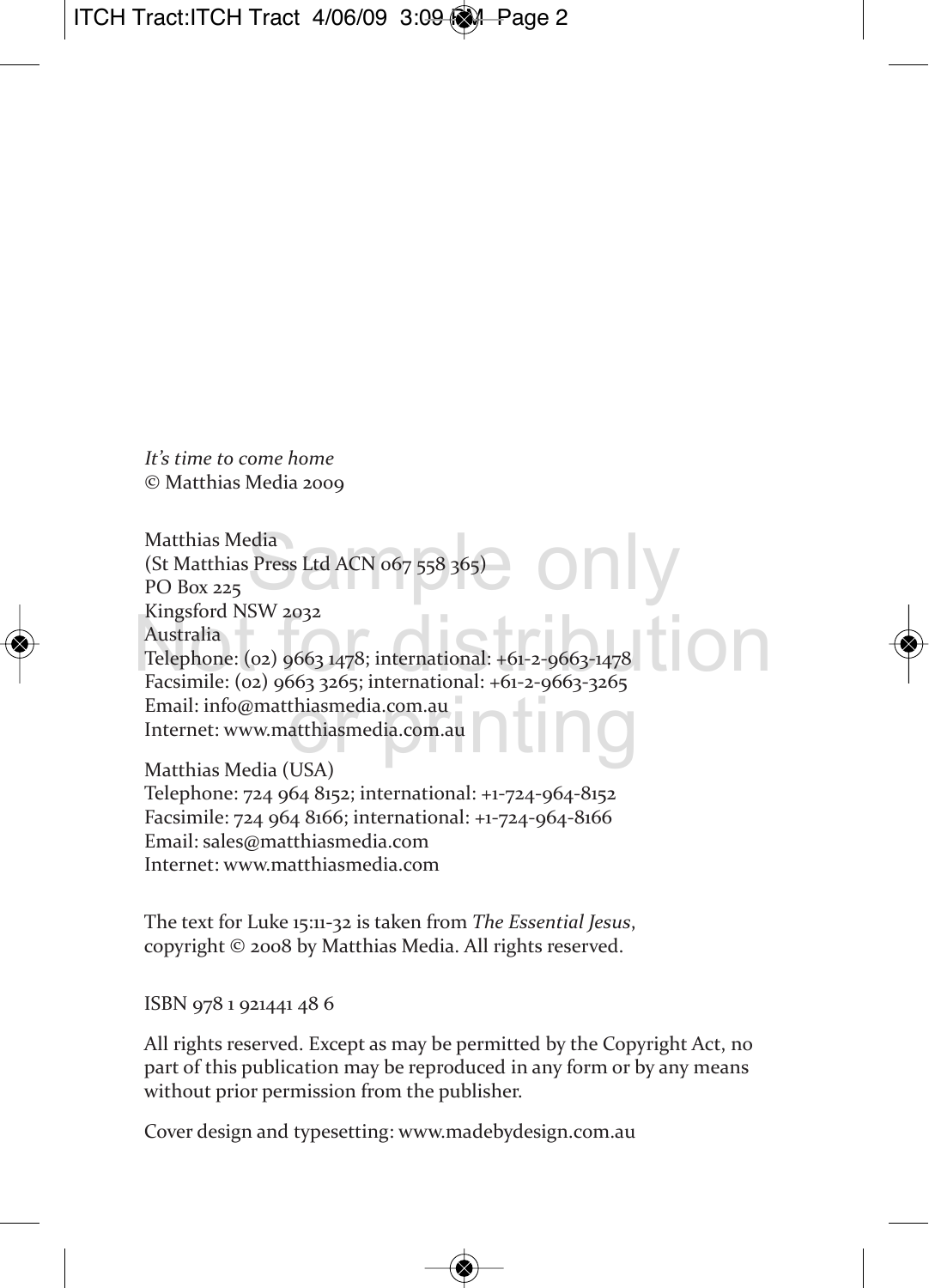### It<sup>1</sup>s time to come home

I've run away from home twice. The first time was when I was six years old and it went something like this …

If the coarty and between the diffiling from and gang<br>The heart of the job lay in getting the six metre long My father was, and still is, the classic home handyman.<br>MHis motto, if he ever bothered to verbalize it, was something like, "Don't pay anyone to do something you can do yourself". In the winter of 1967, he decided to build a roof over the courtyard between the dining room and garage of our home.

Ironbark beams into place and then nating them nome.<br>Getting them into place was a bit of a trick, but the real<br>problem was the ironbark. The old man may as well have nto concrete. The first nail only we<br>nto the timber before bending at r<br>ls later, the first nail was finally hai ironbark beams into place and then nailing them home. Getting them into place was a bit of a trick, but the real been nailing into concrete. The first nail only went about half a centimetre into the timber before bending at right angles. Five or six nails later, the first nail was finally hammered home. Two beams and two hours later, it became obvious: this was going to take a while. And that was a problem. Dad was a stickler for a schedule and, according to the schedule, all the beams were due up that Saturday. There had to be another way.

In a moment of brilliance, Dad remembered his electric drill. He raced out to the shed and came back, drill in hand. It was just what the doctor ordered. The rate of work accelerated and by 4:00pm all but one of the beams were up.

But the last beam, for whatever reason, proved to be problematic. Dad headed off to the shed to find a solution and there I was, sitting on a stool, waiting for him to come back. That's when I saw the drill lying quietly on the floor in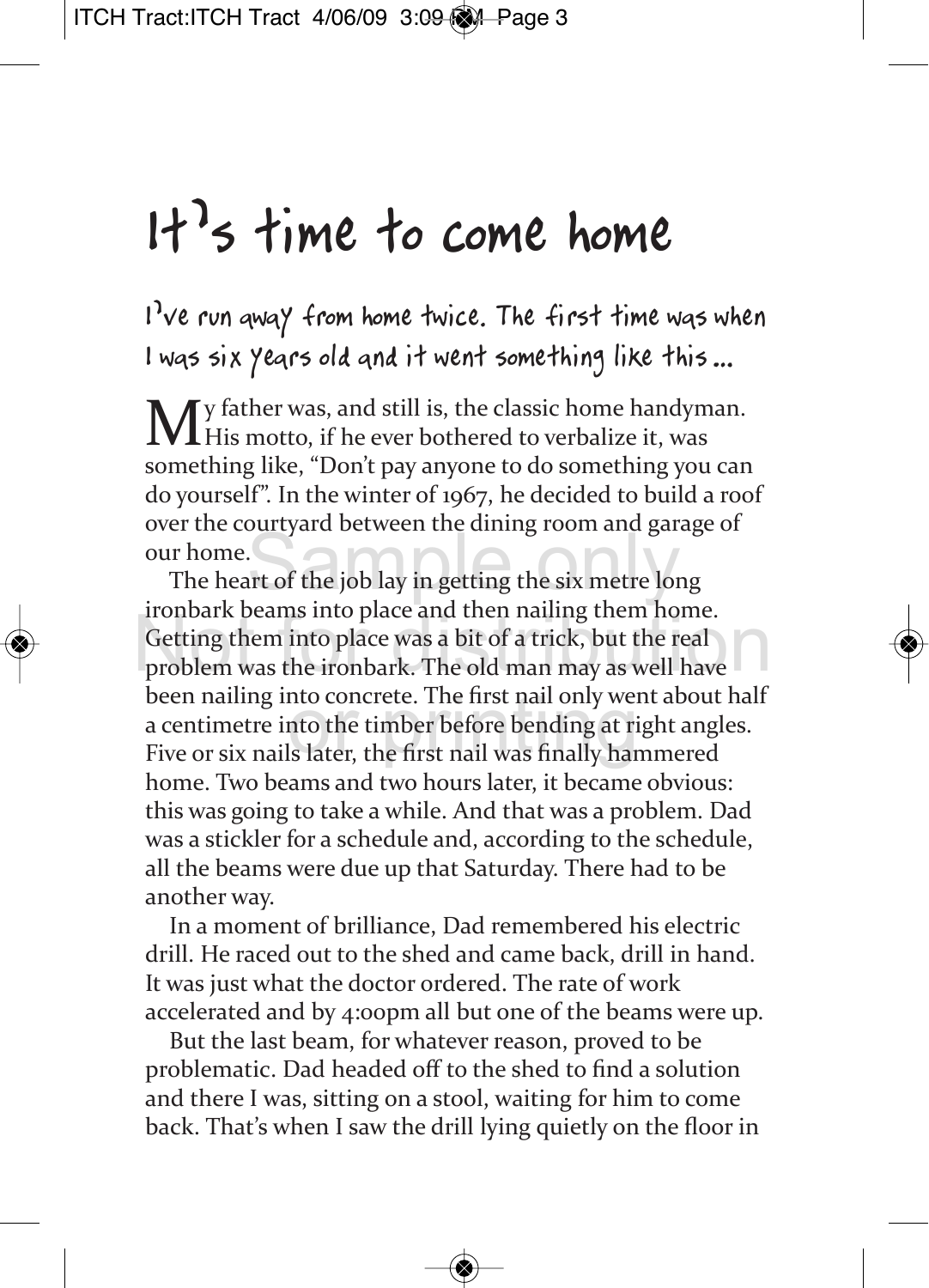front of me. You've got to ask yourself the question: What good is a drill if it's not drilling?

Reckless Andrew started whispering in my ear. "Go on, have a go—what could go wrong? Blokes use power tools, don't they? You're a bloke, aren't you? Aren't you?!"

Sensible Andrew replied urgently, "If you touch that drill something will go wrong—it always does—and you'll end up in all sorts of trouble!! Don't do it—don't even think about it! You'll regret it."

Reckless Andrew piped up again. "Come on, you big girl, at least pick it up and squeeze the trigger. You don't have to drill any holes—just squeeze the trigger. What could go wrong?!"

in a courtroom battie, keckiess Andrew won the day. I reached<br>out, picked up the drill and squeezed the trigger. It was gold.<br>I marvelled at how it kicked in my hand—power in the hands And there it was. With all the polish of a closing statement in a courtroom battle, Reckless Andrew won the day. I reached out, picked up the drill and squeezed the trigger. It was gold. of a lunatic.

of a lunatic.<br>I found some wood and started drilling. Then I kept drilling,<br>hole after hole—until I lent the wrong way and the bit r a moment I froze—like a rabbit c<br>Dad was not going to be a happy ca<br>I placed the drill back in exactly the I found some wood and started drilling. Then I kept drilling, hole after hole—until I lent the wrong way and the bit snapped. For a moment I froze—like a rabbit caught in the headlights. Dad was not going to be a happy camper.

Carefully, I placed the drill back in exactly the same position on the floor, repositioned the lead in the same configuration it was in before the fateful experiment, beat a hasty retreat into the house and hid behind the curtains in the dining room. Maybe the old man would think he broke it himself. Peering through a narrow gap in the curtains, I waited.

Several minutes later he came back with a spring in his step—he was almost finished. He picked up the drill, bounded up the ladder, positioned the newly modified drill bit on the face of the timber and pulled the trigger.

"ANDREW!!!" he hollered at the top of his lungs.

It was time to consider my options. I could lie and say that I accidently kicked it as I was walking past—but the off-cut with all the little holes in it was lying directly at his feet.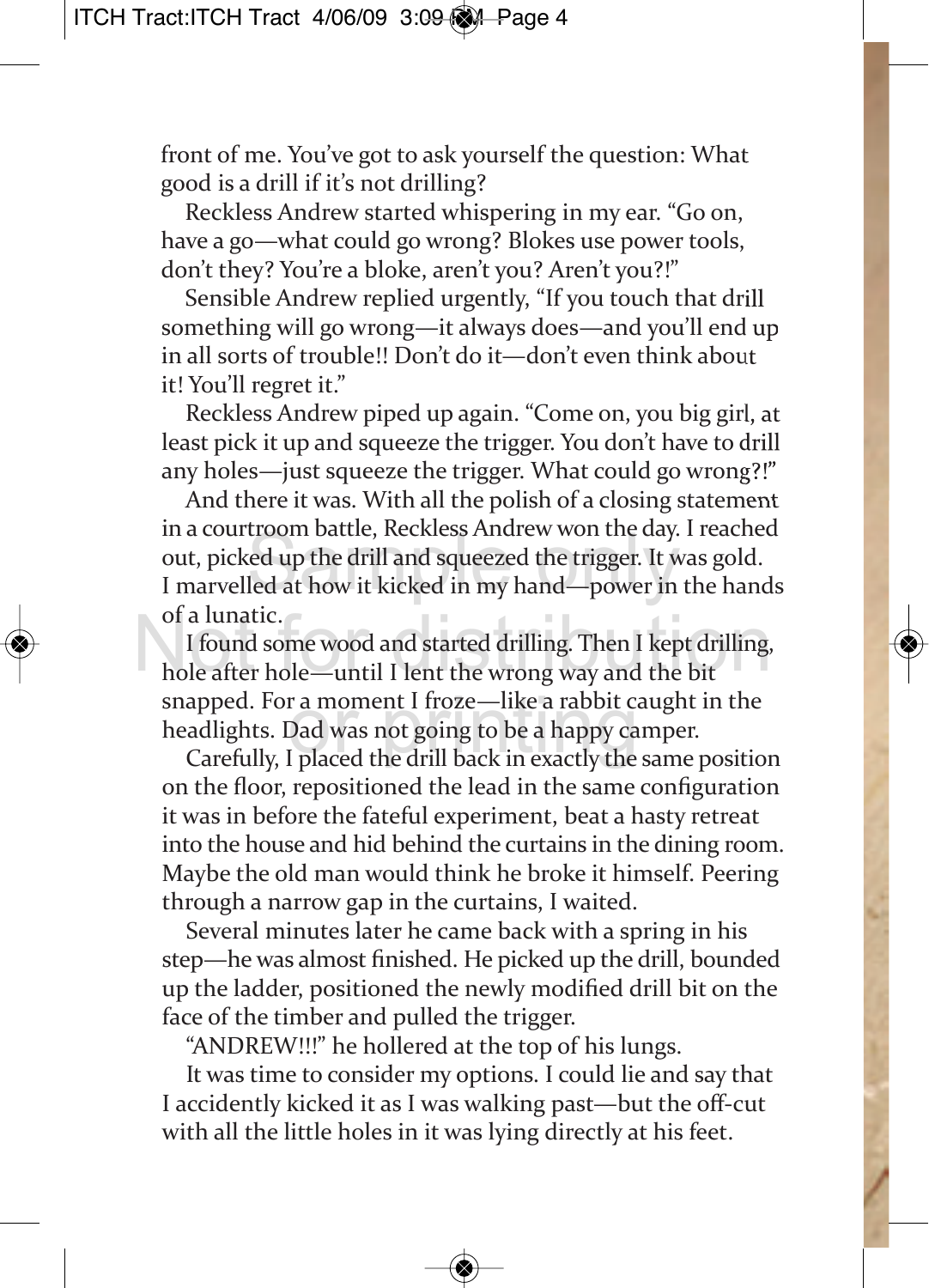It was gold. I marvelled at how it kicked in my hand — power in the hands of a lunatic. I found some wood and started drilling. Then I kept drilling, hole after hole.

**Rayon** 

Noted to distribution

or printing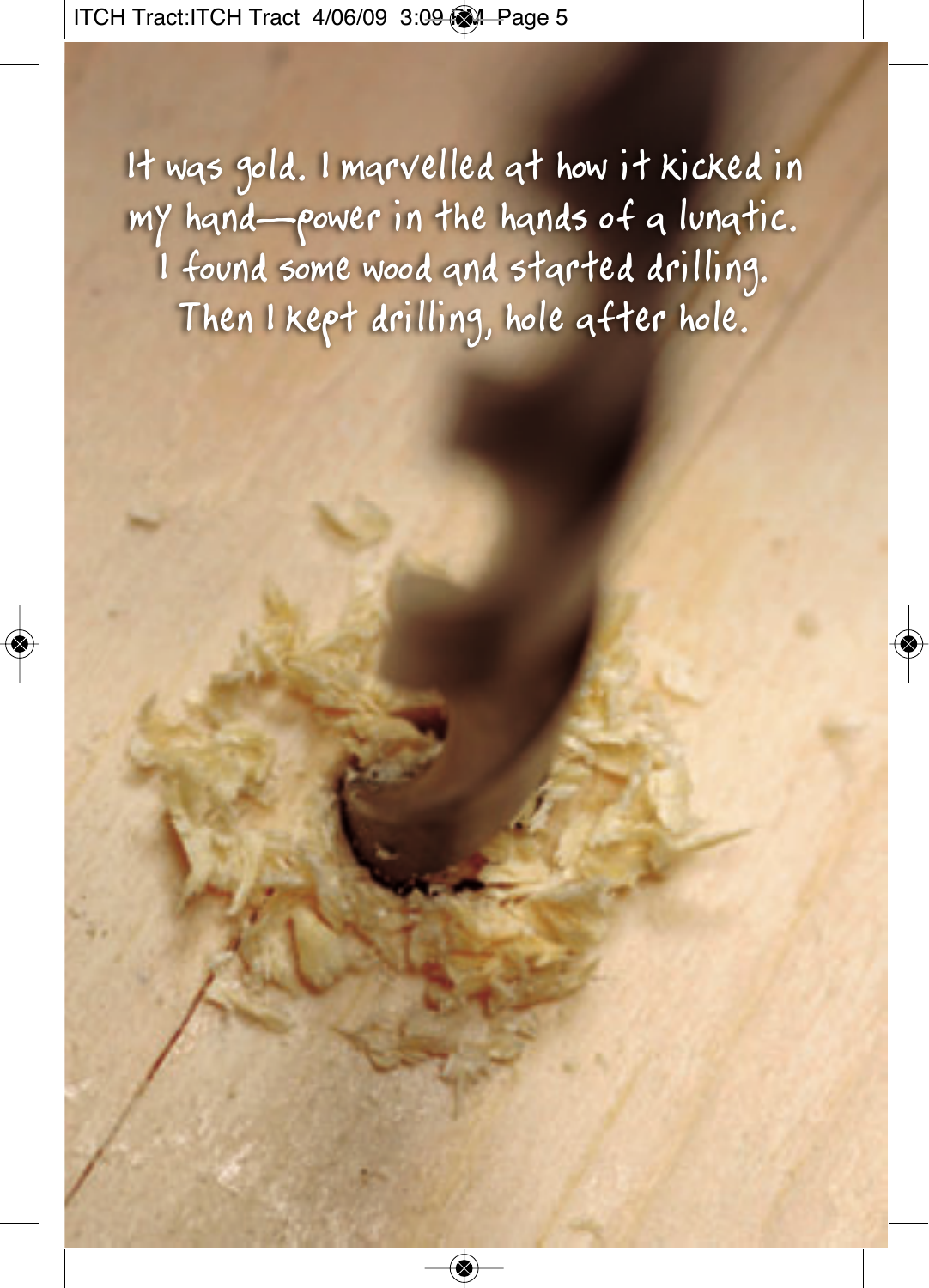Or I could turn and run. Even at that age, I could run like a jack-rabbit and maybe even outrun him. But what would be the point? He would eventually catch up with me. I decided to face the music.

He waved the drill in my face, yelled some things about "other people's things", "irresponsible child" and "holding up the job", gave me a whack on the backside and sent me to my room for the rest of eternity. I retreated in tears, and just sat on my bed until the idea of moving out started to germinate.

rrom nome when I spotted the raminar dim glow from th<br>headlights of mum's Volkswagen. Seeing me on the side<br>the road she pulled over, opened the passenger door and I packed a bag, jumped out the front window, and took off up the street. By now it was getting dark and the rain had started falling. I was only three or four blocks away from home when I spotted the familiar dim glow from the headlights of mum's Volkswagen. Seeing me on the side of spoke rather calmly.

"Where do you think you're going?"

spoke rather calmly.<br>"Where do you think you're going?"<br>"I've had enough of him", I answered. "I'm running away" !"<br>you do?" she quizzed.<br>I shrugged. from home!"

"What will you do?" she quizzed.

"I dunno", I shrugged.

"How will you survive?"

"I dunno."

"What will you eat?"

"I dunno."

"Where will you live?" That one I'd worked out. I knew exactly where I was going.

"I'm going to the tip to live in the boot of an old car."

There I was, standing on the side of the road—hungry, tired, miserable, angry—looking for all the world like a drowned rat. It didn't take much persuading from the old girl to break my resolve. I jumped in the back seat, closed the door and we trundled home.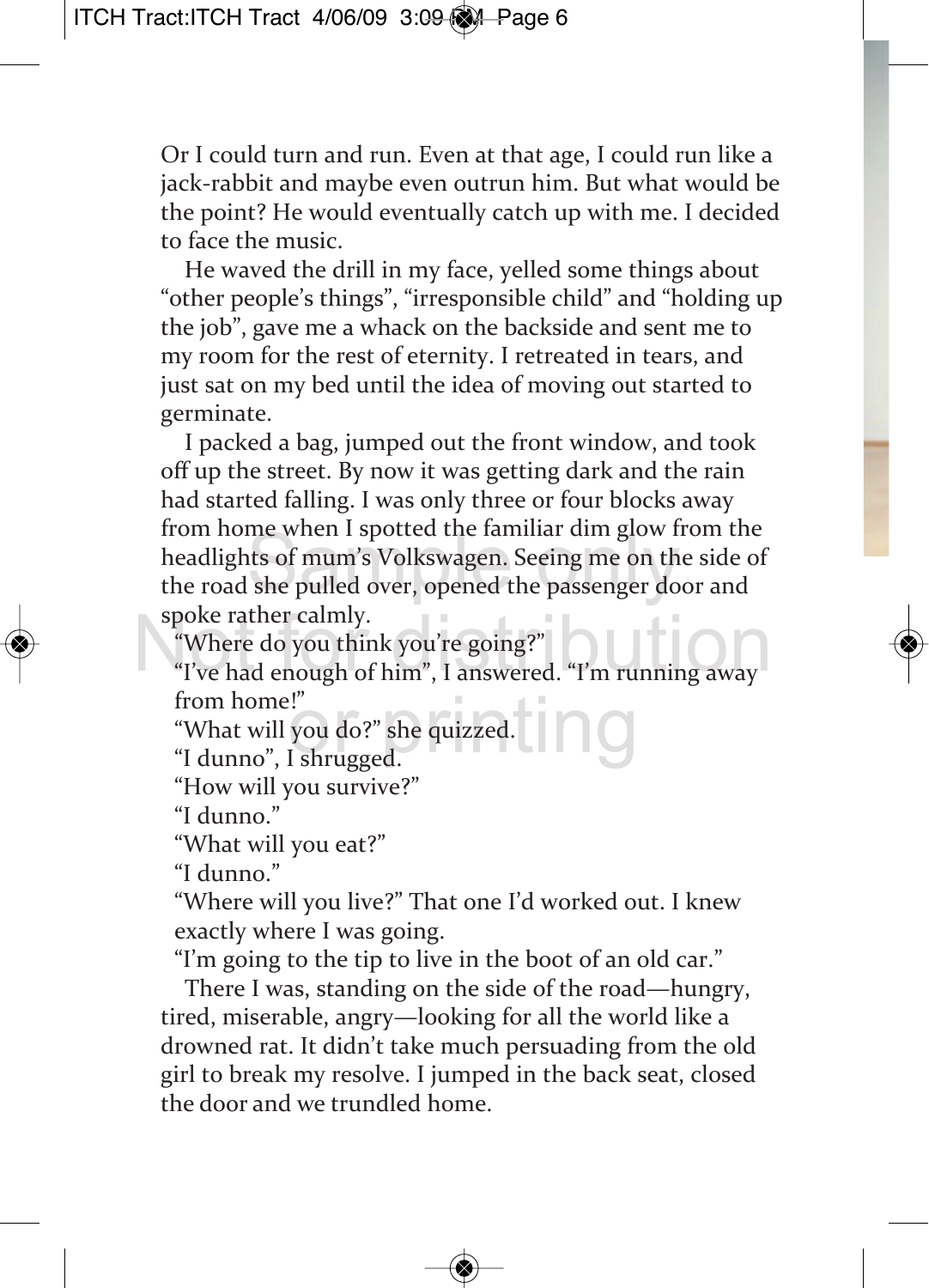

#### That was the first time I ran away from home. The second was much later and very different.

The second time I ran away from home, I was like the<br>The second time I ran away from home, I was like the<br>man in a story that Jesus once told about a lost son. In that story, a young man (the younger of two sons) comes to his wealthy father, demands his inheritance early, takes off with a sizeable fortune, squanders the lot on wild living and ends up completely broken.

Why was I like him? Well, firstly, because of the way I treated my family. The most awful thing about Jesus' story is when the young man goes to his father and asks for his share of the inheritance. The family fortune involved land, livestock, property and holdings. He was asking his Dad to cash it up and make it portable. But that wasn't the worst of it. You're not supposed to get the inheritance until someone dies. The younger son basically looked his father in the eyes and wished him dead. He wasn't leaving home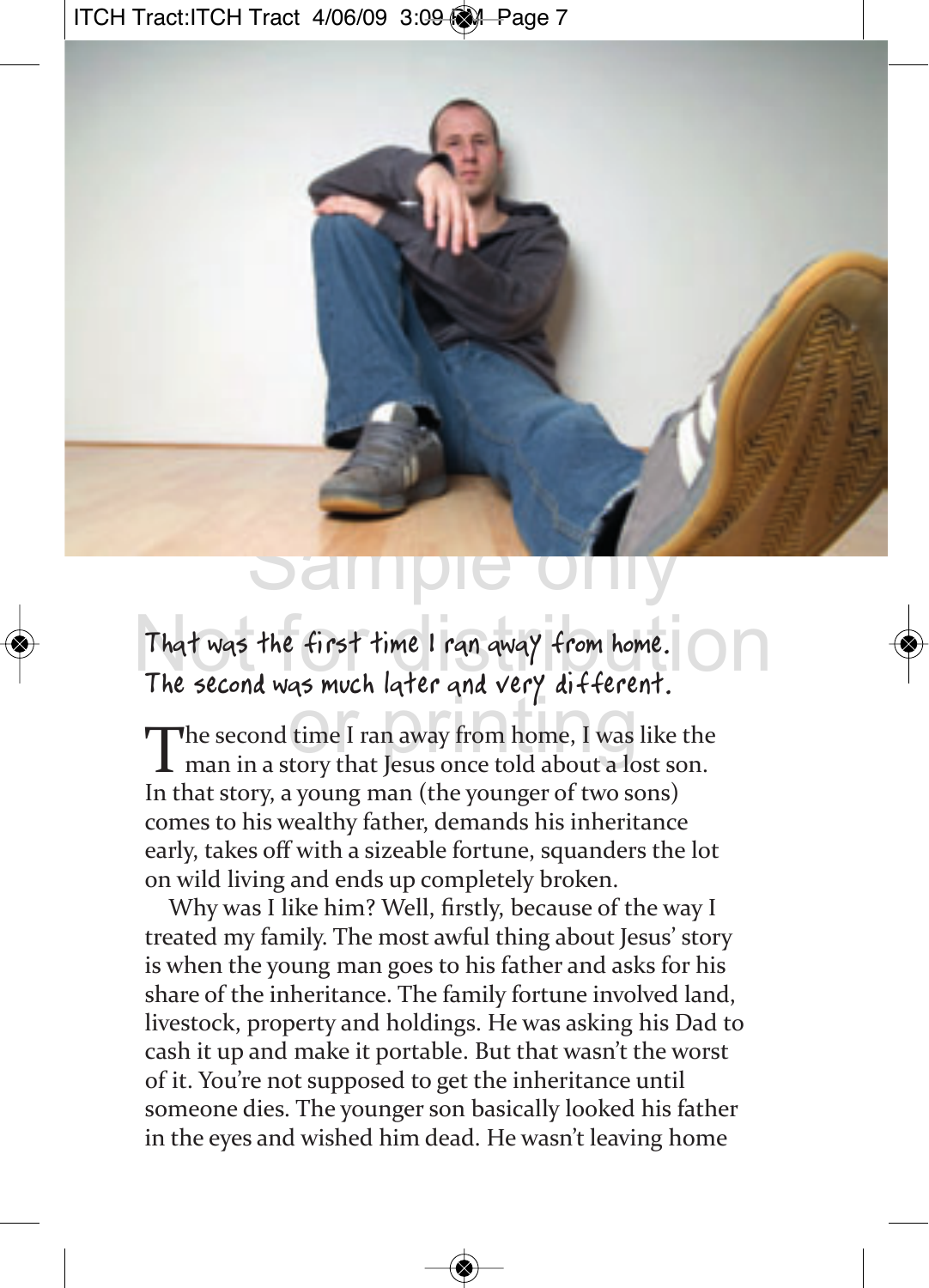$S_{\rm eq}$   $\gamma$ . Man, what a blast. We lived like lords, did as we pleased, flouted the law, dabbled in and then abused a range of drugs, and consumed alcohol like water. It was one continuous party.

Not for distribution

or printing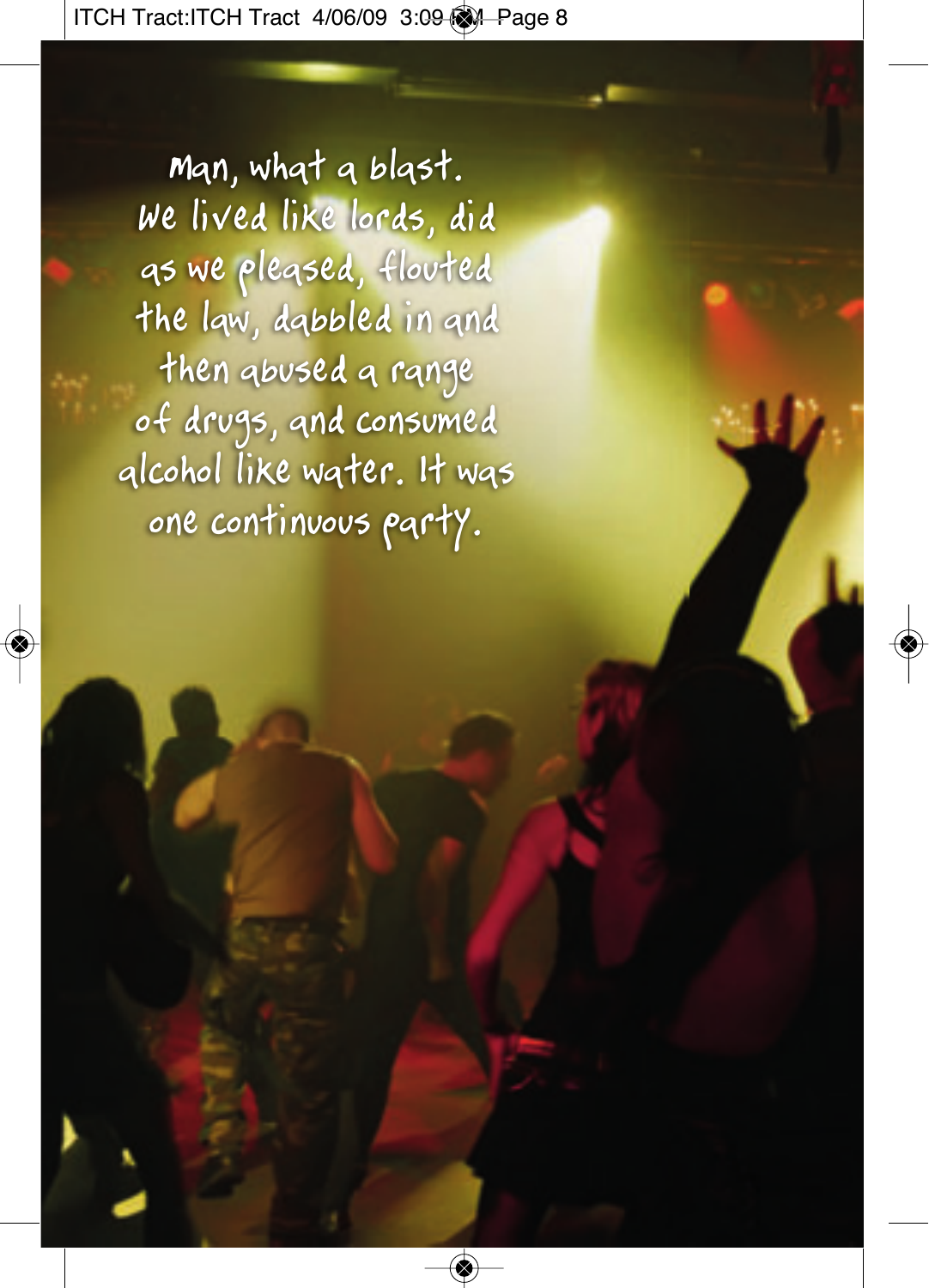to get married and start his own family, or to start his own business, do a trade or study for a profession—he just wanted to escape. He said, "See ya later, pal. I don't wanna know ya!" There's no suggestion that the father was abusive, reckless or uncaring. The son was simply a selfish brat.

Now, I never asked my father for my share of the estate. In fact, such a thing would never have occurred to me. But when I left home, I wasn't simply leaving the nest—I was trying to escape, too. I was tired of my parents' standards, their way of life, their morals and, sadly, I'd become ashamed of them. Without much of a goodbye, I packed up and left.

the inner city, it wash't geographically very far, but cultural<br>it might as well have been a thousand miles away. And like<br>the man in Jesus' story, I squandered everything I ever earne Like the man in the story, I moved to a foreign country from Carlingford, in Sydney's north-west, to Darlinghurst in the inner city. It wasn't geographically very far, but culturally, the man in Jesus' story, I squandered everything I ever earned.

I was in a band, and we did gigs in a wide variety of<br>Sydney's more illustrious nightspots—everything from pubs<br>and RSL clubs to exclusive nightclubs. Man, what a blast. We s, did as we pleased, flouted the lav<br>oused a range of drugs, and consum<br>vas one continuous party. We thou I was in a band, and we did gigs in a wide variety of Sydney's more illustrious nightspots—everything from pubs and RSL clubs to exclusive nightclubs. Man, what a blast. We lived like lords, did as we pleased, flouted the law, dabbled in and then abused a range of drugs, and consumed alcohol like water. It was one continuous party. We thought we were 'cutting edge', even though the whole 'sex, drugs and rock 'n' roll' thing had been a well-worn cliché for several decades by the time we arrived. But hey, when you're on fire, who gives a toss? Proud and arrogant, we burned the candle at both ends and in the middle, and laughed it off.

At first, none of it seemed to matter. We were young and fit, and early on there were no apparent effects on our health. We joked, even bragged, about the millions of brain cells crucified every night, the women we'd had, the bar-room brawls we'd been in and the laws we'd broken. But at some stage you have to pay the piper. You can't get away with it forever. Ultimately, two of the guys died of heroine overdoses and another suffered a stroke that left him partially blind. I was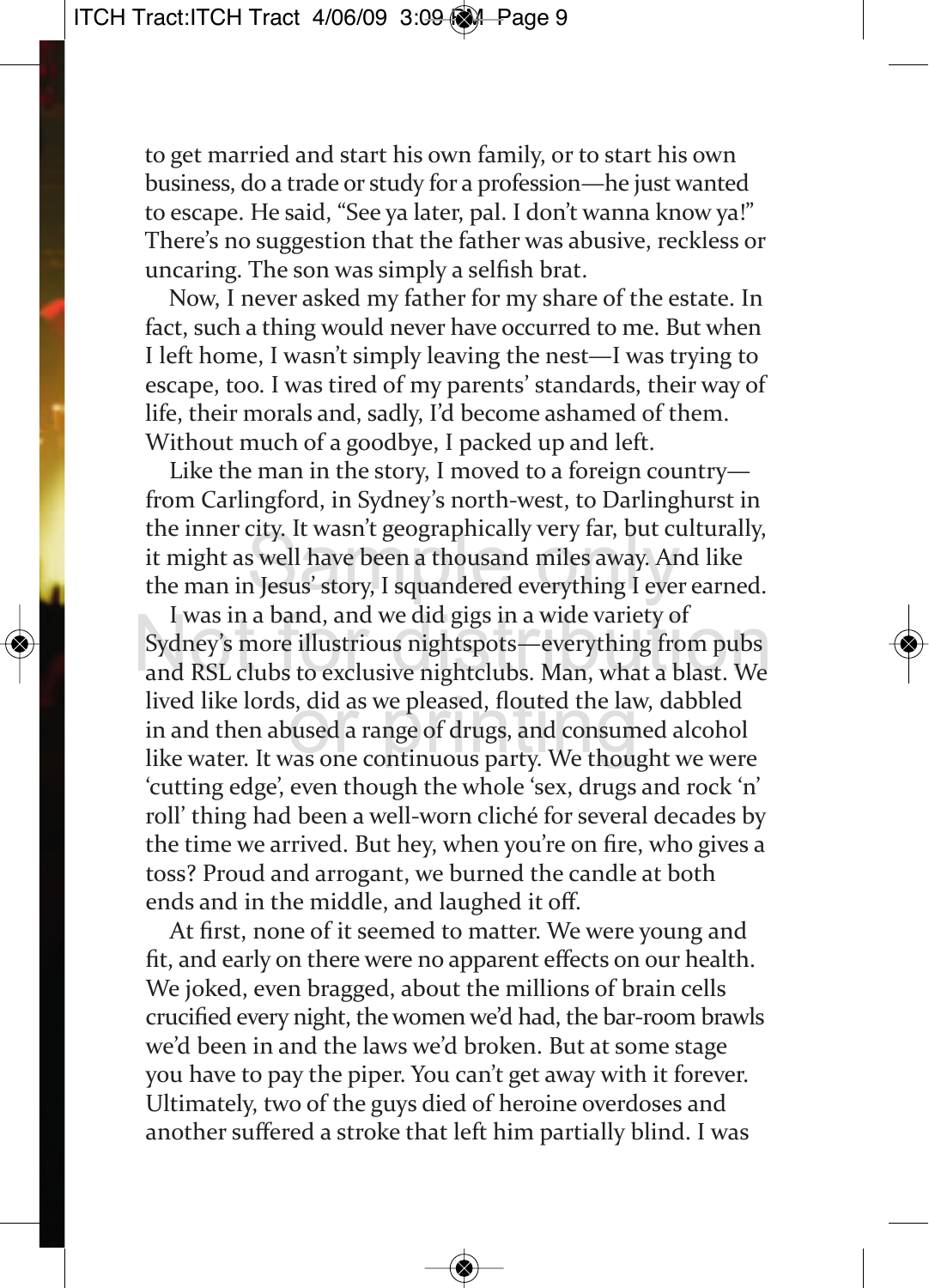still alive at 27, but my life had become a train wreck. Morally, emotionally, spiritually, physically and financially bankrupt, I was utterly broken—a hollow, empty shell of a man. Years later, after I'd recovered, I calculated that I had spent enough on booze and dope over those years to have bought outright an average-sized house in an average suburb of Sydney.

So when I read the story Jesus told about a guy who'd done pretty much the same thing, I was all ears. Eventually the young man in Jesus' story sank so low, he couldn't even eat as well as the pigs he fed. Destitute, he came to his senses and decided to return home.

or returning nome: 10 nis creait, the young man could see<br>what he'd done, and he knew that he couldn't hope to go back<br>and expect to be accepted by his family. So as he trekked home, he worked out what he'd say to his father: "I have sinned<br>toward God and before you. I am no longer worthy to be<br>called your son. Make me like one of your employees." In other hew that the only way back was to of<br>empt to pay, somehow, for what he<br>antime the father, broken-hearted It's a big call, isn't it? After he'd treated his father and family with such scorn, how could he even entertain the idea of returning home? To his credit, the young man could see and expect to be accepted by his family. So as he trekked home, he worked out what he'd say to his father: "I have sinned toward God and before you. I am no longer worthy to be words, he knew that the only way back was to crawl in on his belly and attempt to pay, somehow, for what he'd done.

In the meantime the father, broken-hearted and filled with grief, continued life as best as he could. He worked on his farm, looked after his household, and wondered what had happened to his son.

Then one day—perhaps he'd developed the habit of searching the horizon each evening before returning home from the fields where he worked—he sees a lone figure trudging wearily up the road. He can't make out any of the features, the distance is too great, but the gait is unmistakable. He drops his hoe and runs as fast as he can to meet his son. The servants are hot on his heels. When he reaches his son he stops, trembles uncontrollably with rage, and screams at him, "You disgraceful, snivelling little snot! How dare you show your face around here!"

That's what he says, right? No, of course not! The son starts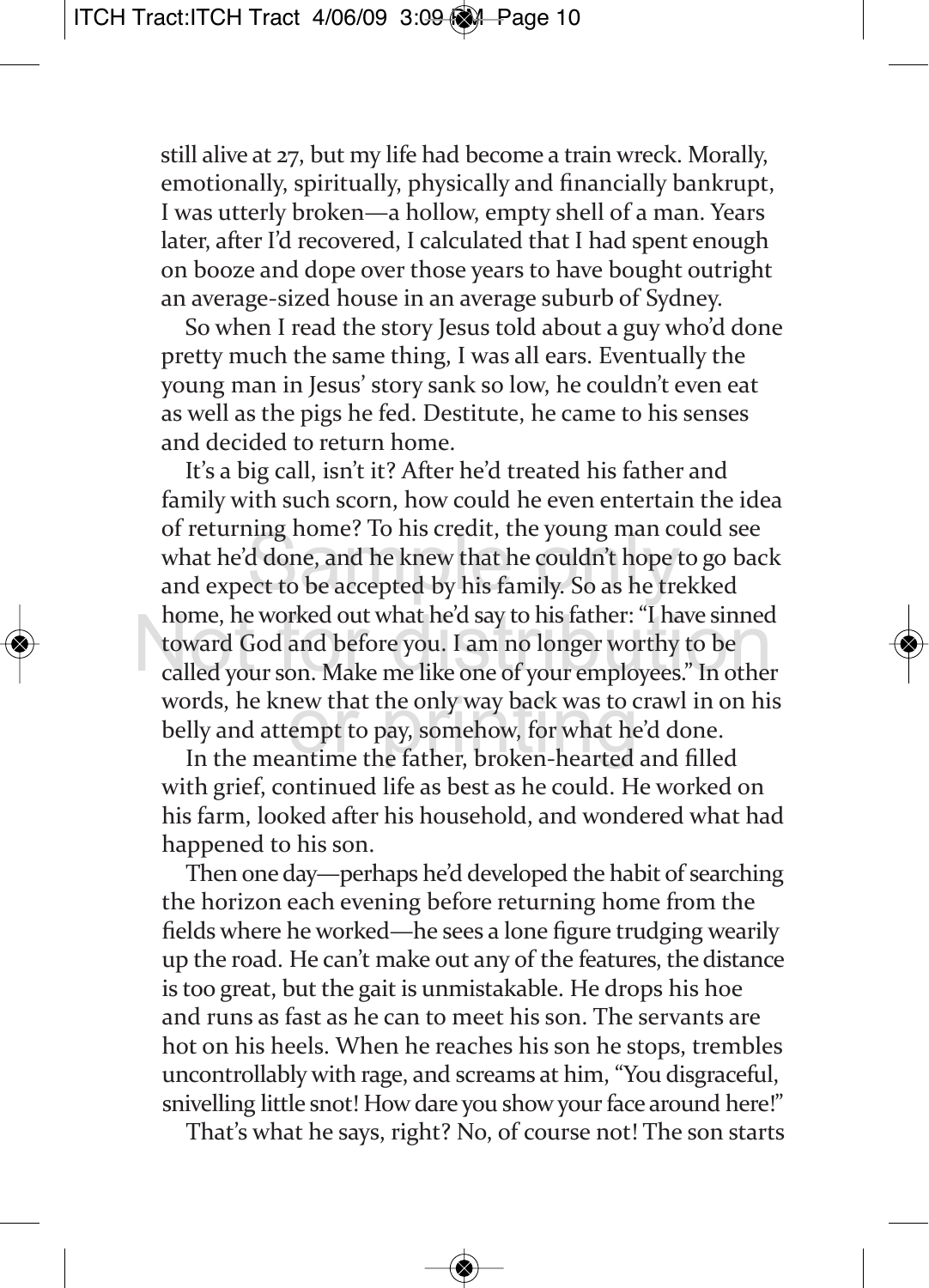in with his little speech, but he only gets a few words out before the old man throws his arms around him, kisses him and orders the servants to dress him up in the finest robe, slaughter the best side of beef and stoke up the barbecue. There is no reprimand, no criticism, no denunciation, no word of condemnation; just a heartfelt welcome from a man dying to be reconciled to his son.

Meanwhile, the elder son, working on a different part of the property, gets wind of his brother's return and the subsequent feast. He's furious.

bund up. He's destroyed the business and treated us an i<br>dirt. Besides, how can any of this be fair? I have never left<br>your side, yet you've never thrown a party like this for me "For goodness' sake, Dad, how can you welcome him home? Look at what he did to you! Look at how he treated you! Look at how he wasted everything you worked so hard to build up. He's destroyed the business and treated us all like your side, yet you've never thrown a party like this for me!"

He makes a pretty good point, doesn't he? But the father<br>makes a better one.<br>"My son, everything I have left is yours—a substantial He makes a pretty good point, doesn't he? But the father makes a better one.

nore importantly, your brother was<br>d. He was dead and now he's alive. fortune! But more importantly, your brother was lost and now he's found. He was dead and now he's alive. It's time to celebrate!"

It's a great story. It has all the elements you might expect in a high-class miniseries: treachery, hatred, love, riches, poverty, reconciliation, forgiveness, a rich patriarch, a dysfunctional young man with a chip on his shoulder—what more could you want? But of course, Jesus didn't tell this story just for our entertainment. He told the story to teach us an important truth.

The father in the story is God, the source of life and love, and the one who supplies everything we need. And the son is us—humanity. We take everything God gives us—our very lives and whatever riches and possessions we might have but we treat him with utter contempt. We turn our back and walk away saying, "See ya later, pal, I don't wanna know ya!"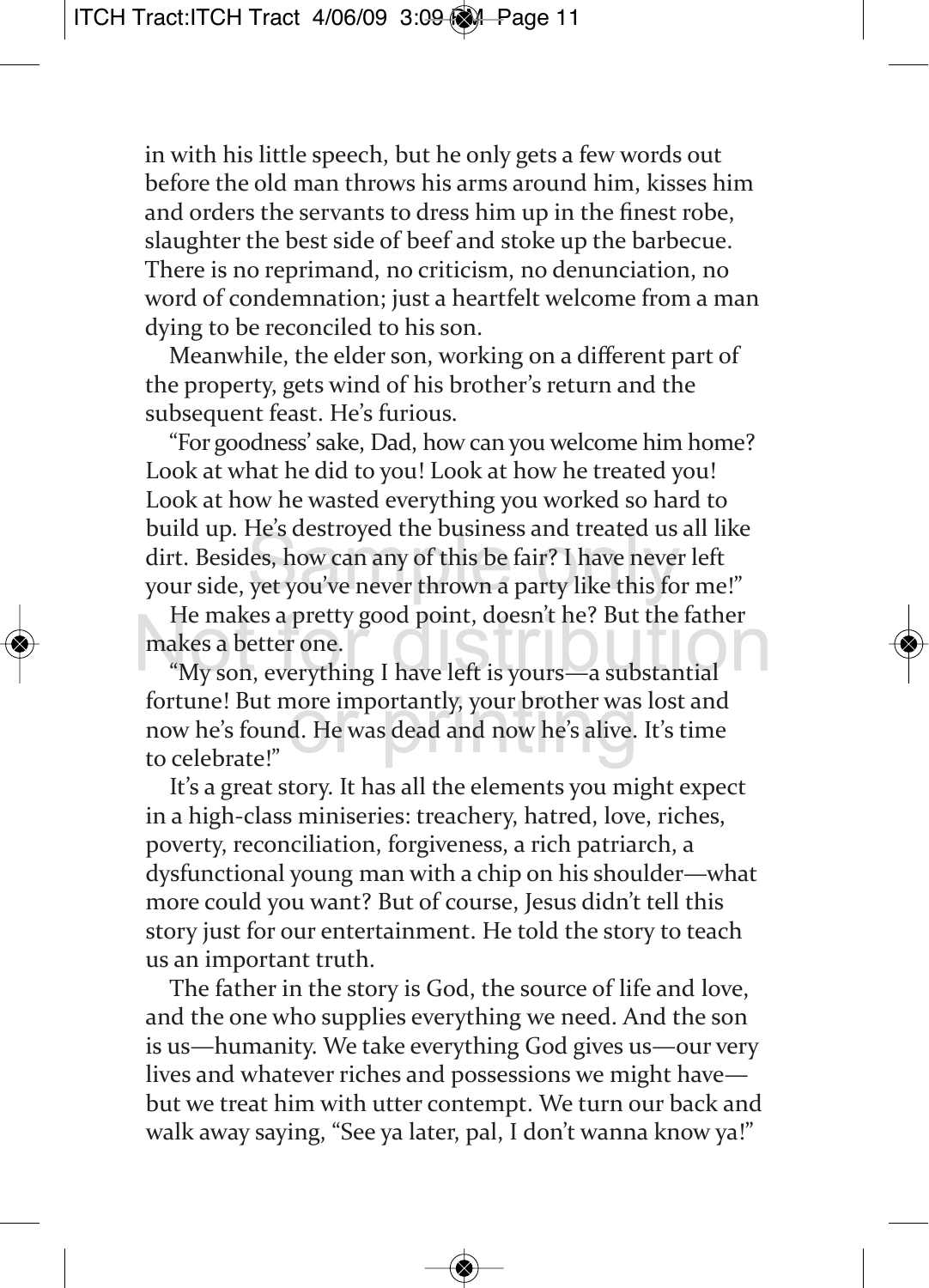This is called sin. It involves our moral failure, but it's more than that. At its core, sin is about rebellion—it's about ignoring God. We know that God's there, we know that everything we have comes from him, but we refuse to listen to him or treat him as God. We tell God to get lost so that we can run our lives on our own without him interfering.

How should God respond? If you ask me, he'd be quite within his rights to respond like the older son in the story and tell us to take a hike! But he doesn't. Instead, he responds just like the father in the story. When we return to him he simply welcomes us with open arms, forgives and even celebrates our return.

#### Let me finish by asking two questions:

tinish by asking two questions:<br>, if the son never returned to the father, we<br>have been reconciled? The anguar of cour The Bible teaches that if we don't come back to God in this life, we will remain estranged from him forever. We've made a declaration of independence. God nonours that decision<br>and lets us have it. The downside is that it means an eternity<br>of not knowing him—an eternity where all his goodness and Firstly, if the son never returned to the father, would they<br>ever have been reconciled? The answer, of course, is no! life, we will remain estranged from him forever. We've made a declaration of independence. God honours that decision of not knowing him—an eternity where all his goodness and love are absent. This is an unthinkable result!

Secondly, who paid the cost of the son's return? Make no mistake—forgiveness costs. Sometimes it doesn't seem like it because a misdemeanor might be relatively insignificant. But it does cost. It may mean letting go of hurt, resentment, hatred, bitterness, hostility. It may even mean taking a financial loss. One way or another, it always costs something to forgive. Remember how the son wanted to pay for his own return? "Make me like one of your employees." But the father will have none of it. He wears the cost himself—he never expects the son to pay.

God is the same. He pays the cost himself. In the greatest act of love the world has ever known, Jesus paid for our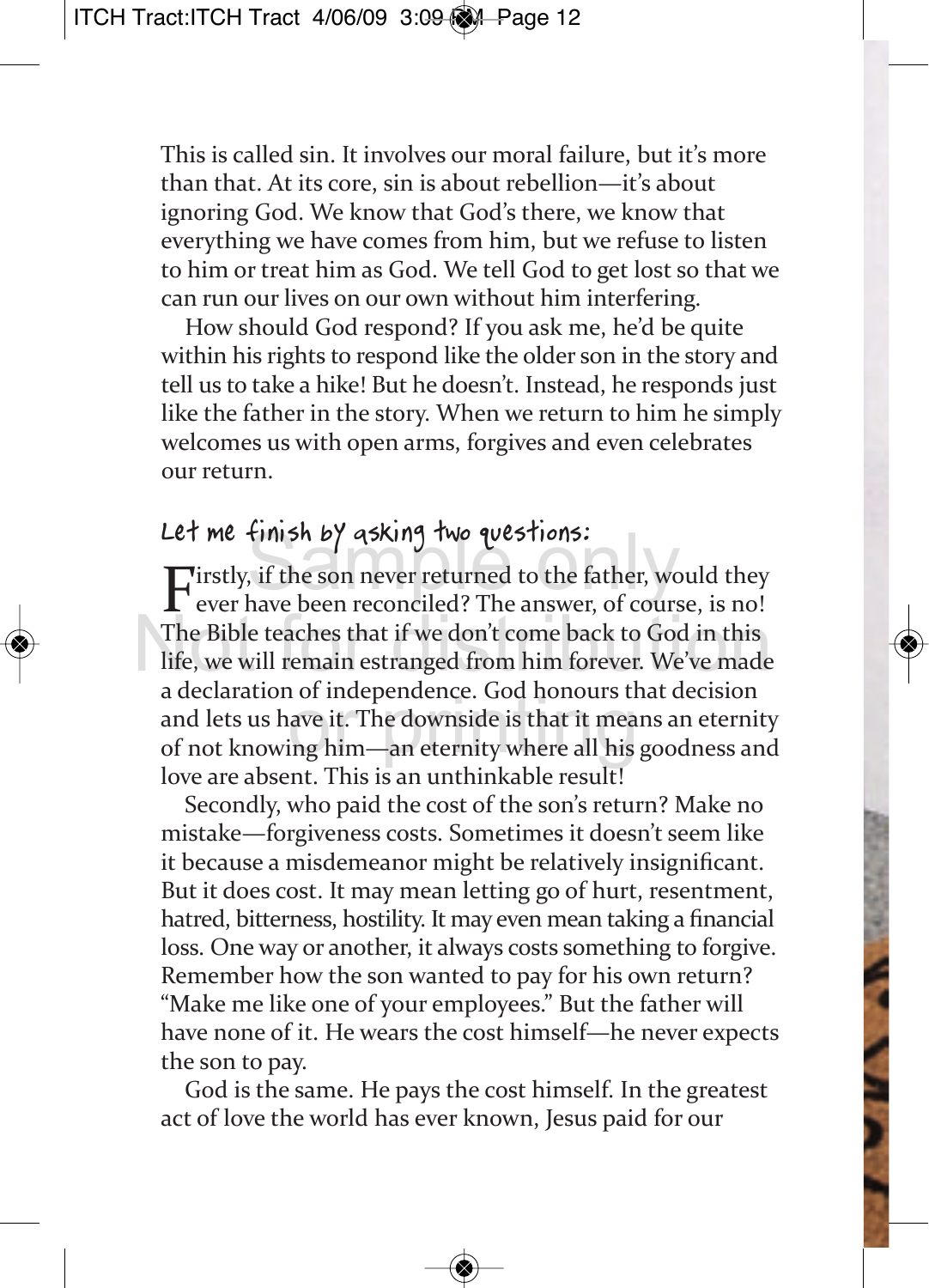Sample only the sample How should God respond? When we return to him he simply welcomes us with open arms, forgives and even celebrates our return.

Not for distribution of the second second second second second second second second second second second second

or printing

ELCOM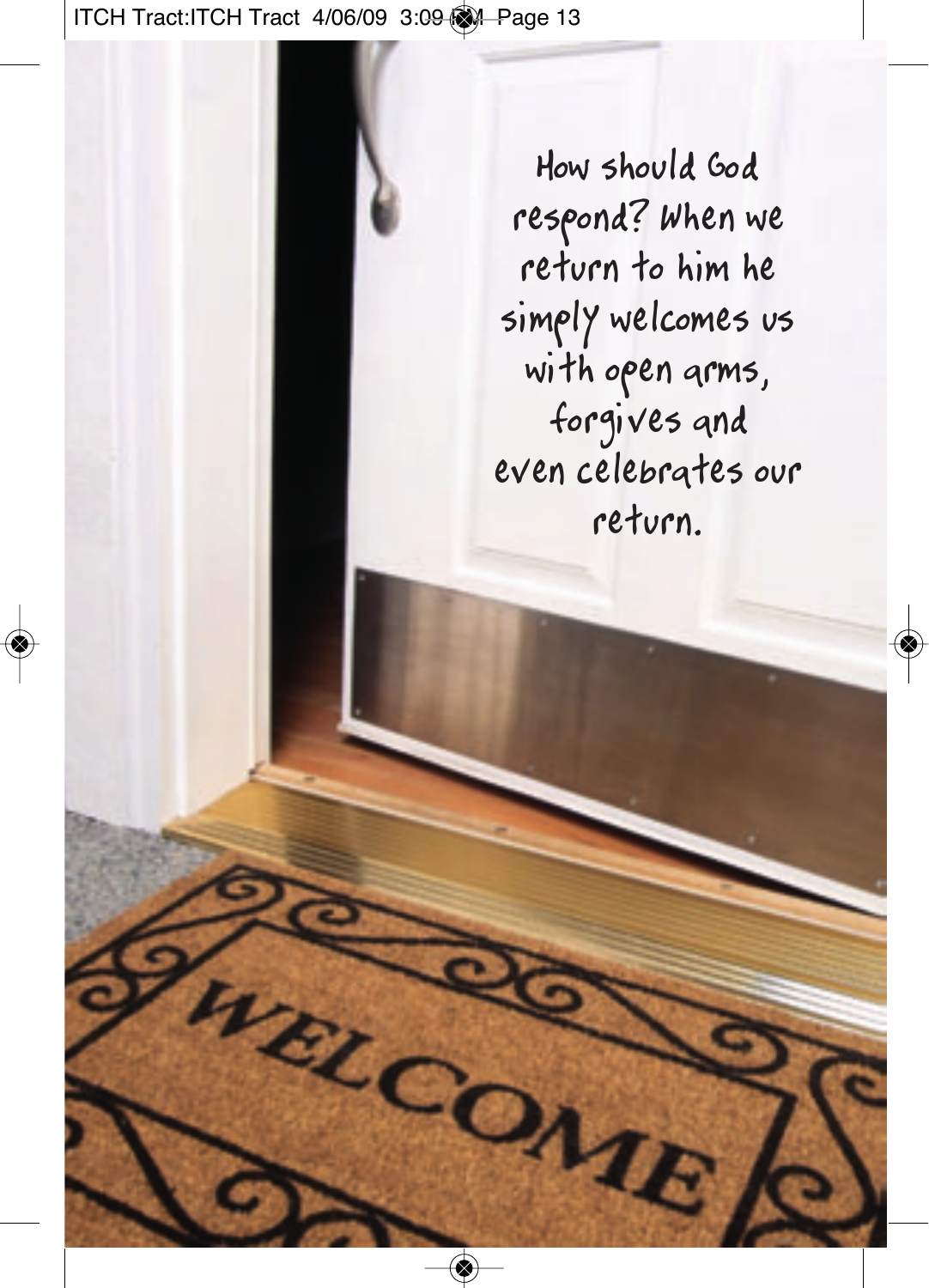rebellion when he willingly died on the cross. He died the death that our treachery deserves. When we accept Jesus as Lord and Saviour, our rebellion is paid for and forgiven.

Christianity is not about fancy rituals and ceremonies. It's not about having rules for the sake of having rules. It's not about elaborate buildings and luxurious furnishings. It's not about stale surroundings and mind-numbing chants. It's about being back in right relationship with the one who gave us life—and that is all. The heart of the matter is that it's a matter of the heart. Christianity is simply about coming home.

Don't you think it's time you came home?

## Sample only

#### Here's the story about the young man as Jesus originally told it:

or printing *to his father, "Father, give me my share of the inheritance". There was a man who had two sons. The younger one said The father then divided the property between the two sons. Soon afterwards, the younger son collected everything together and travelled to a distant land, where he squandered his inheritance on reckless living. After he had spent everything, there was a great famine in that land, and he began to be in need. So he went and hired himself out to a citizen of that land, who sent him out to his fields to feed pigs. And he was longing to feed himself with the pods that the pigs were eating; yet no-one gave him anything. Then he came to his senses and thought, "How many of my father's employees have an abundance of food, and yet here am I dying of hunger! I'll get up and go to my*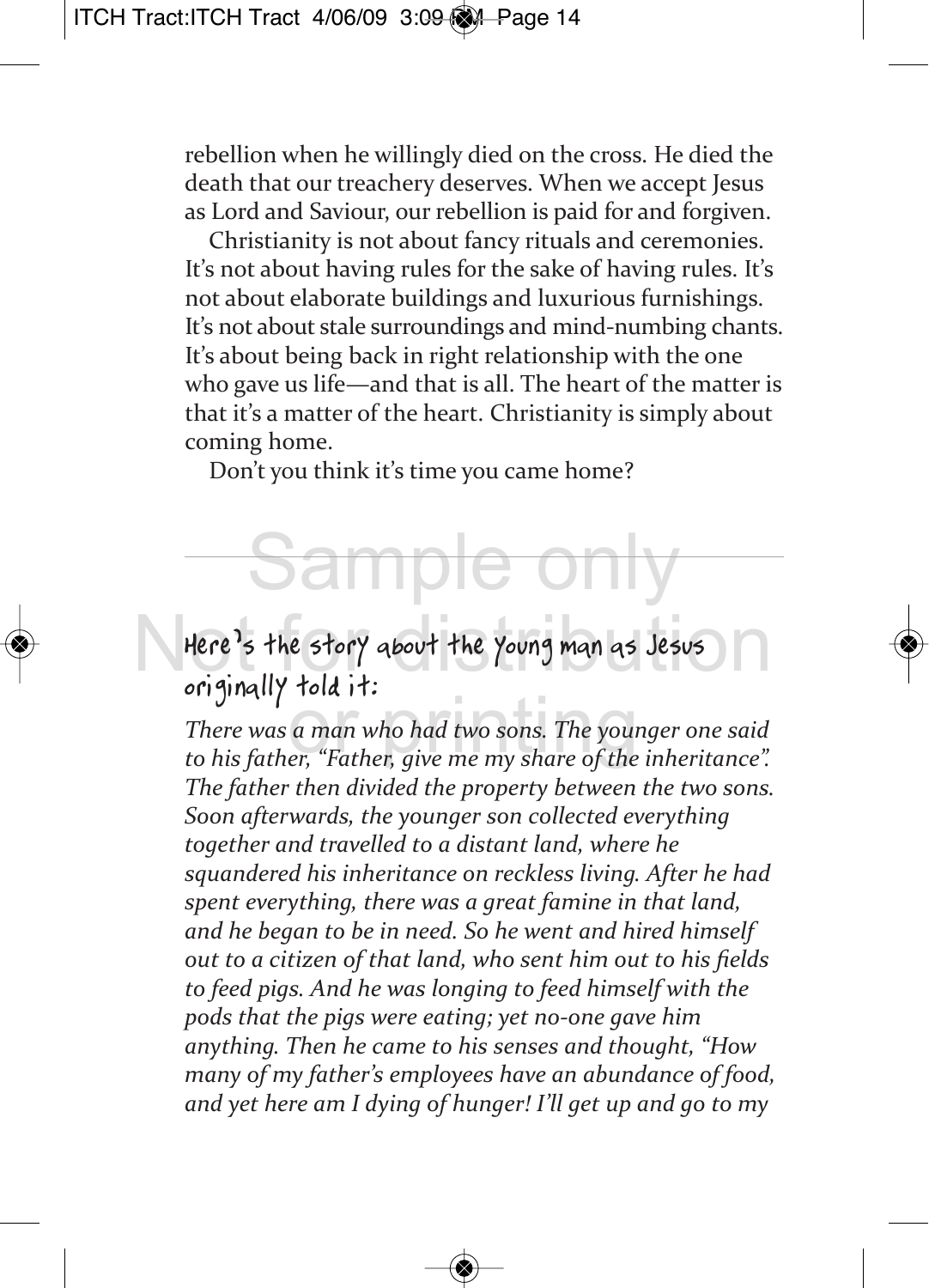*father and say to him, 'I have sinned toward God and before you. I am no longer worthy to be called your son. Make me like one of your employees.'" So he got up and went to his father.*

*He was still some distance away when his father caught sight of him. The father was deeply moved, and running to his son he embraced him and kissed him. The son said, "Father, I have sinned toward God and before you. I am no longer worthy to be called your son."*

ve again; ne was lost but now is found. And they begal<br>celebrate.<br>Now the elder son had been in the field, and as he drew *But the father said to his servants, "Quick, bring out the best robe and dress him in it; put a ring on his finger and shoes on his feet. Bring the fattened calf and kill it. Let's eat and celebrate, because this son of mine was dead but now is alive again; he was lost but now is found." And they began to celebrate.*

near the house he heard music and dancing. And calling one<br>of the hired hands, he asked what this was all about. He replied,<br>"Your brother has come and your father has killed the fattened *near the house he heard music and dancing. And calling one of the hired hands, he asked what this was all about. He replied, calf, because he has got him back safe and well".*

ie has got him back safe and well".<br>n became furious and refused even<br>father went outside and pleaded w *The elder son became furious and refused even to enter the house. But his father went outside and pleaded with him. He answered his father, "Look! I have been slaving for you for so many years, and I have never disobeyed your command. Yet you have never given me even a goat so that I could have a celebration with my friends. But when this son of yours, who has squandered your estate on prostitutes, comes home, you kill the fattened calf for him!"*

*But his father said to him, "My child, you are always with me, and everything that is mine is yours. But we must celebrate and rejoice, because this brother of yours was dead but now is alive, and was lost but now is found."* **(Luke 15:11-32)**